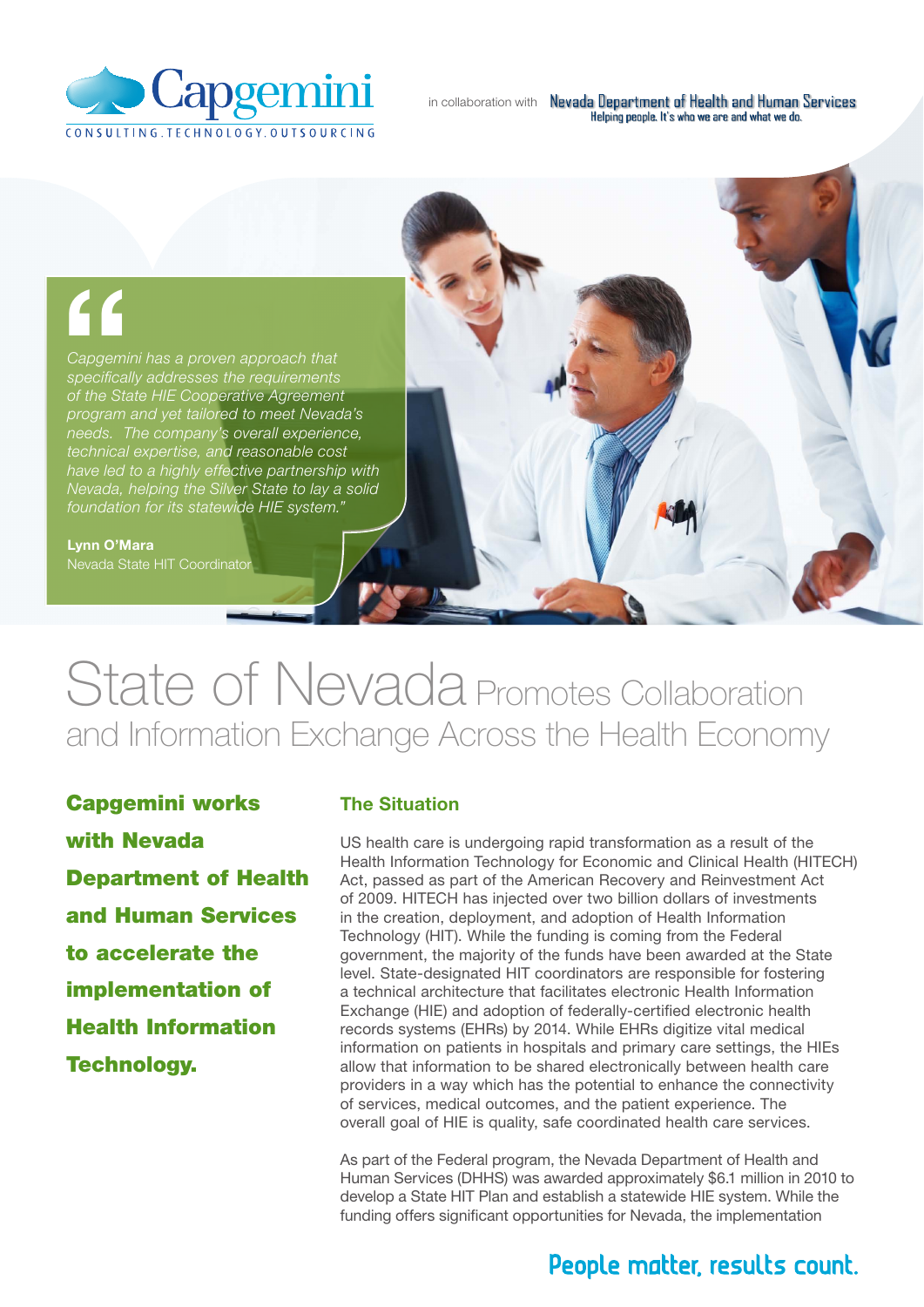of a statewide HIE faces challenges in achieving integration across its 5,400 providers and 56 hospitals, as well as rapid population growth, shortages of health care professionals in certain areas (including urban centers), many smaller providers in rural and frontier parts of the State, and a fragile economy overall.

The \$6.1 million in Federal funding is being administered by the US Department of Health and Human Services, Office of the National Coordinator (ONC). ONC is the Federal organization that is responsible for maintaining alignment of the overall State HIE program and to monitor the use of Federal funding. As part of the funding requirements, DHHS needed to create and have approved a State HIT Strategic and Operational Plan.

#### The Solution

To initiate its HIE program and meet program requirements for including key stakeholders in the planning process, Nevada Governor Jim Gibbons appointed the Nevada HIT Blue Ribbon Task Force to assist DHHS with developing the State HIT Plan. Task Force members represented a cross-section of stakeholders from provider and payer organizations, Medicaid, higher education, pharmacies and consumers, to provide feedback and recommendations which would shape the development of the strategic plan and proposed supporting legislation. DHHS worked with the Nevada Legislature to pass Senate Bill 43 on May 31, 2011. Aligned with Nevada's State HIT Plan, this HIE-enabling legislation was signed into law by Governor Sandoval on June 13, 2011.

In parallel, the State also selected Capgemini to assist DHHS with the development and preparation of its State HIT Strategic and Operational Plan. The Capgemini team applied its knowledge of best practices in health care IT to define the overall approach and execution required to build, achieve adoption of, operate, launch and sustain a successful statewide HIE system in Nevada.

#### The Result

The plan was finalized and submitted to ONC in late January 2011, with approval granted in late May 2011. Key components of Nevada's State HIT Plan include:

#### Financial Sustainability

As part of the State's strategy, a non-profit 501(c)(3) business entity will be established. This organization will develop, implement and operate the Nevada HIE Governing Entity (NV HIE). Accountable to the State HIT Authority, the NV HIE will include the required statewide HIE governing board. The entity will provide core, general and value-added HIE services, and assist the State HIT Authority in certifying other HIEs who wish to participate in the statewide system. Like any other business, its sustainability will depend upon offsetting costs against incoming revenues. To this end, it will have to define: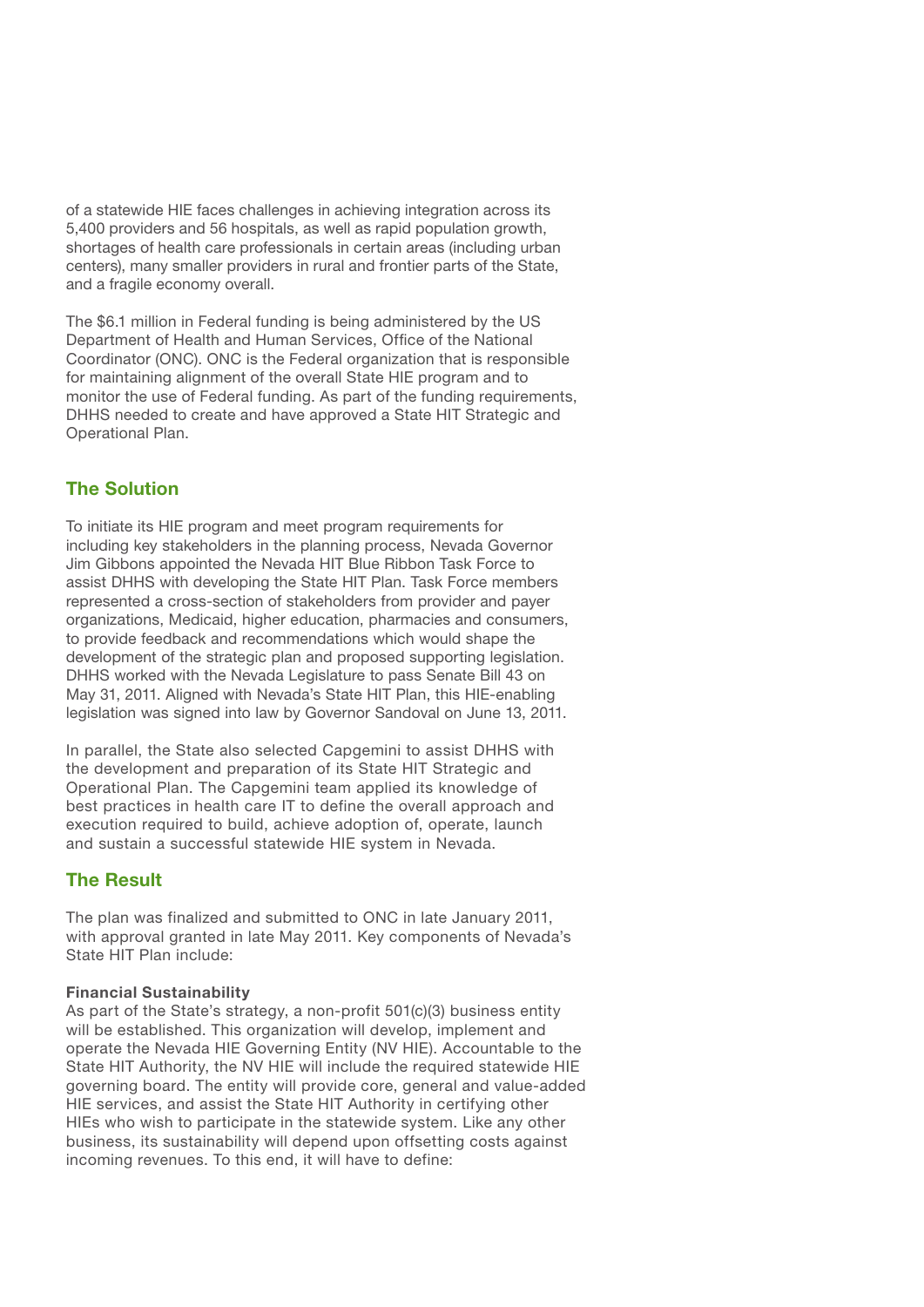- The services provided by the HIE for example, access to historic lab results, current patient medications, and immunization history
- A value proposition for those services including reductions in administrative costs, de-duplication of medical tests, or enhanced patient experience
- Improved patient safety with better information regarding current medications, allergies, and past care
- Payment models (e.g., subscription, transaction based, hybrid) and pricing for compensation for the delivery of HIE services

The business will then manage the revenue stream from the use of HIE and be responsible for growing that revenue by accelerating adoption of HIE services.

#### Interoperability

The NV HIE architecture will be scalable, flexible, and underpinned by a community-driven SOA approach. It will connect and share information from disparate sources and provide a platform from which individual HIE services can be organized. The NV HIE will provide enabling meaningful use functionality including authentication, database services, integration services, interface services, and industry standard EMR (CCHIT certified) and HIE connectivity.

To facilitate interoperability, the NV HIE will support common applications and services from the central HIE platform, resulting in a shared service model which reduces both risk and cost, and helps smaller providers overcome financial barriers to utilizing HIE.

#### Meaningful Use of EHRs

The plan identifies three key areas where providers in Nevada need additional support to meet Federal Government requirements for meaningful use of certified EHR systems. It provides an approach for driving full adoption of EHRs across organizational boundaries.

One of these areas is ePrescribing. Although in 2009 some 39% of providers in Nevada used systems which included ePrescribing functionality, only 13% of the prescriptions they generated were routed electronically. Often this was the result of small, independent pharmacies in rural areas having been slow to replace manual methods with a digital process.

To address this, the plan outlines measures for improving broadband connectivity between providers and pharmacies, incentivizing ePrescriptions, and engaging pharmaceutical companies to lead awareness and education efforts.

In June 2011, Nevada DHHS announced that the State HIT Plan had received approval from the ONC, paving the way for the establishment of a statewide electronic health care information exchange system. Nevada's Governor Brian Sandoval commented: "Advancing the deployment of health information technology will not only improve the quality and efficiency of health care for Nevadans, it will also offer economic and workforce development opportunities." The full plan is available online at: *http://dhhs.nv.gov/Hit.htm*